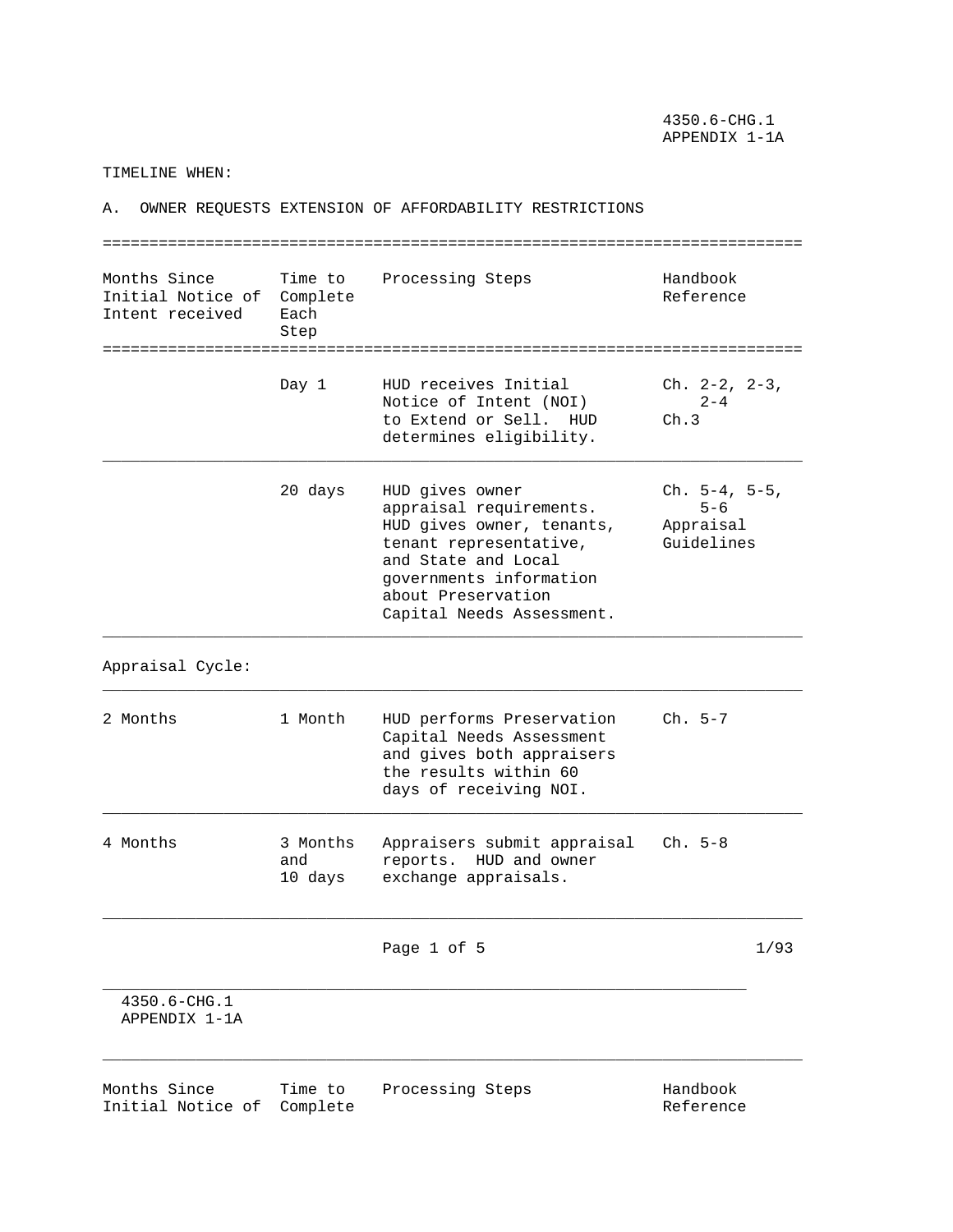| Intent received                                      | Each<br>Step                        |                                                                                                                                                                                                                                                                                                                                   |                               |
|------------------------------------------------------|-------------------------------------|-----------------------------------------------------------------------------------------------------------------------------------------------------------------------------------------------------------------------------------------------------------------------------------------------------------------------------------|-------------------------------|
| 5 Months                                             | 1 Month                             | Valuation, with appraisers,<br>and owner review and<br>reconcile appraisals.                                                                                                                                                                                                                                                      | $Ch. 5-9$                     |
| 6 Months                                             | 1 Month                             | Select third appraiser<br>if value(s) cannot be<br>reconciled. Must select<br>third appraiser within<br>6 months of receiving NOI.                                                                                                                                                                                                | $Ch. 5-9 B.$<br>$Ch. 5-10$    |
| 8 Months                                             | 2 Months                            | Conduct third appraisal.                                                                                                                                                                                                                                                                                                          | $ch. 5-9 C.$                  |
| 9 Months                                             | 1 Month<br>=================        | LM reviews third appraisal,<br>if needed. HUD determines<br>Preservation Values,<br>Preservation Equity, and<br>whether Preservation Rents<br>are above Federal Cost<br>Limits. HUD sends<br>information on incentives,<br>and preparing Plan of<br>Action to owner, tenant<br>representative and State<br>and Local governments. | Ch. 5-12                      |
| 1/93                                                 |                                     | Page 2 of 5                                                                                                                                                                                                                                                                                                                       |                               |
|                                                      |                                     |                                                                                                                                                                                                                                                                                                                                   | 4350.6-CHG.1<br>APPENDIX 1-1A |
| Months Since<br>Initial Notice of<br>Intent received | Time to<br>Complete<br>Each<br>Step | Processing Steps                                                                                                                                                                                                                                                                                                                  | Handbook<br>Reference         |
| 10 Months                                            | 30 days                             | Thirty (30) days after<br>receipt of information<br>from HUD, owner of<br>Transition (Sec. 604)<br>project must indicate<br>whether it will utilize<br>Title II or Title VI.                                                                                                                                                      | $Ch. 2-7$                     |

\_\_\_\_\_\_\_\_\_\_\_\_\_\_\_\_\_\_\_\_\_\_\_\_\_\_\_\_\_\_\_\_\_\_\_\_\_\_\_\_\_\_\_\_\_\_\_\_\_\_\_\_\_\_\_\_\_\_\_\_\_\_\_\_\_\_\_\_\_\_\_\_\_\_\_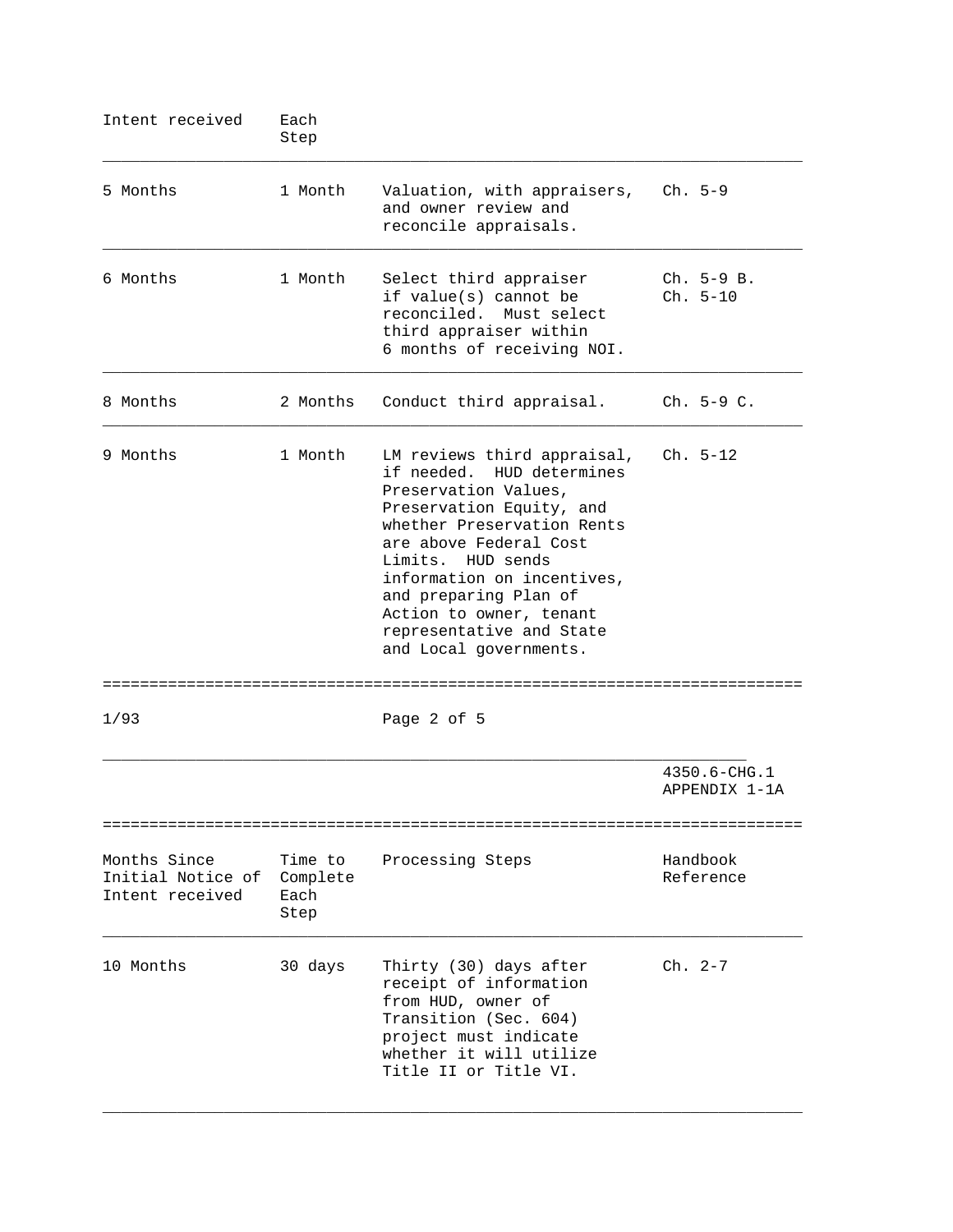Plan of Action Cycle: To Retain Project with Incentives

| 15 Months                         | 6 Months | Owner has elected to<br>retain project and<br>extend the affordability<br>restrictions, Within 6<br>months of receiving<br>information from HUD, owner<br>prepares and submits Plan<br>of Action to HUD, State or<br>Local Government, and<br>tenant representative and<br>posts summary in each<br>occupied building. If<br>complete POA not filed<br>within 6 months of<br>receiving information<br>from HUD, the NOI expires<br>and the process ends. Owner<br>prohibited from submitting<br>another NOI until 6 months<br>after expiration date. | $Ch. 8-3, 8-4$<br>$Ch. 8-16$ |      |
|-----------------------------------|----------|------------------------------------------------------------------------------------------------------------------------------------------------------------------------------------------------------------------------------------------------------------------------------------------------------------------------------------------------------------------------------------------------------------------------------------------------------------------------------------------------------------------------------------------------------|------------------------------|------|
| $4350.6 - CHG.1$<br>APPENDIX 1-1A |          | Page 3 of 5                                                                                                                                                                                                                                                                                                                                                                                                                                                                                                                                          |                              | 1/93 |

\_\_\_\_\_\_\_\_\_\_\_\_\_\_\_\_\_\_\_\_\_\_\_\_\_\_\_\_\_\_\_\_\_\_\_\_\_\_\_\_\_\_\_\_\_\_\_\_\_\_\_\_\_\_\_\_\_\_\_\_\_\_\_\_\_\_\_\_\_\_\_\_\_\_\_

| Months Since<br>Initial Notice of<br>Intent received | Complete<br>Each<br>Step | Time to Processing Steps                                                                                                                                              | Handbook<br>Reference |
|------------------------------------------------------|--------------------------|-----------------------------------------------------------------------------------------------------------------------------------------------------------------------|-----------------------|
|                                                      | 10 days                  | Upon receipt of POA, LM<br>date stamps. Ten working<br>days after POA received at<br>HUD, Loan Management sends<br>owner letter indicating<br>if POA is complete.     | Ch. 8-6               |
| 15 Months                                            | 6 Months                 | Upon receipt of a complete $\,$ Ch. 8-6, 8-7<br>POA the processing clock Ch. 8-9<br>begins. Within 10 working<br>days, HUD sends POA to<br>State or local government, |                       |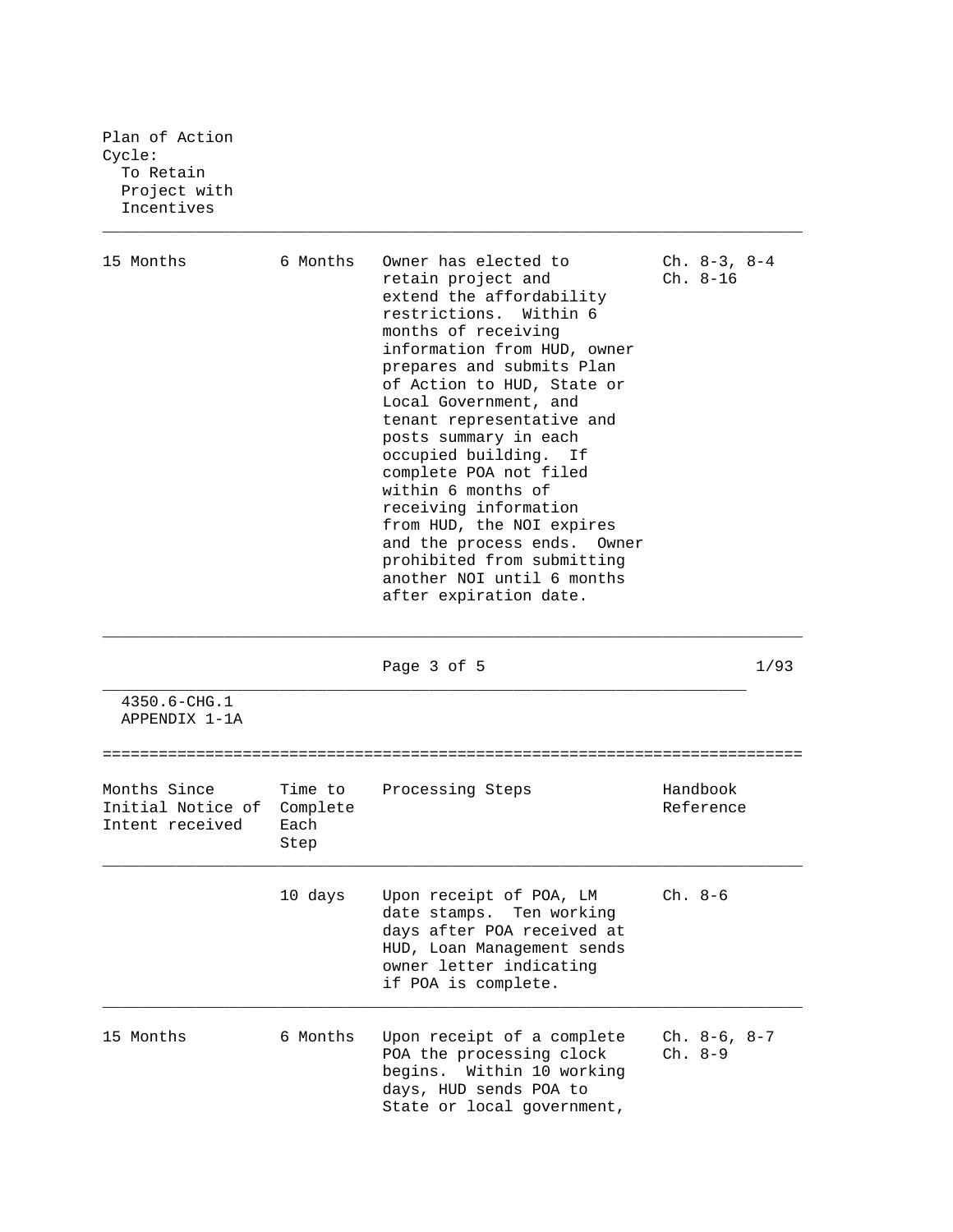|                                                      |                                     | EMAS and FHEO for review.<br>Reviews from EMAS and FHEO<br>due back in 30 days, State<br>and local government due in<br>50 days. Tenants may also<br>comment on POA.<br>LM notifies<br>owner within 60 days of<br>deficiencies.                                                                                                                                                                                                                                                                                                               |                               |
|------------------------------------------------------|-------------------------------------|-----------------------------------------------------------------------------------------------------------------------------------------------------------------------------------------------------------------------------------------------------------------------------------------------------------------------------------------------------------------------------------------------------------------------------------------------------------------------------------------------------------------------------------------------|-------------------------------|
| 21 Months                                            | 6 Months                            | HUD has 180 days, from<br>receipt of complete POA,<br>to review and process it.<br>Owner must be notified of<br>its approval or disapproval<br>within the 6 months. At<br>time of POA approval the<br>reconciled appraisal can't<br>be more than 30 months old.<br>Owner must submit revised<br>POA within 60 days, but no<br>later than 305 days from<br>receipt of complete POA.<br>POA processing time can<br>be extended at the owner's<br>request, but for not more<br>than 365 days from the<br>submission date of the<br>complete POA. | $Ch. 8-6, 8-18$               |
| 1/93                                                 |                                     | Page 4 of 5                                                                                                                                                                                                                                                                                                                                                                                                                                                                                                                                   |                               |
|                                                      |                                     |                                                                                                                                                                                                                                                                                                                                                                                                                                                                                                                                               | 4350.6-CHG.1<br>APPENDIX 1-1A |
| Months Since<br>Initial Notice of<br>Intent received | Time to<br>Complete<br>Each<br>Step | Processing Steps                                                                                                                                                                                                                                                                                                                                                                                                                                                                                                                              | Handbook<br>Reference         |
| Monitoring Cycle:                                    |                                     |                                                                                                                                                                                                                                                                                                                                                                                                                                                                                                                                               |                               |
| 24th Month                                           | 90 days                             | Within 90 days of<br>preliminary approval<br>of a POA, the Transfer<br>of Physical Assets, the<br>closing of all loans, the<br>completion of the Use<br>Agreement, the Amended<br>Regulatory Agreement, and<br>the signing of the Section                                                                                                                                                                                                                                                                                                     | Ch. 11-3                      |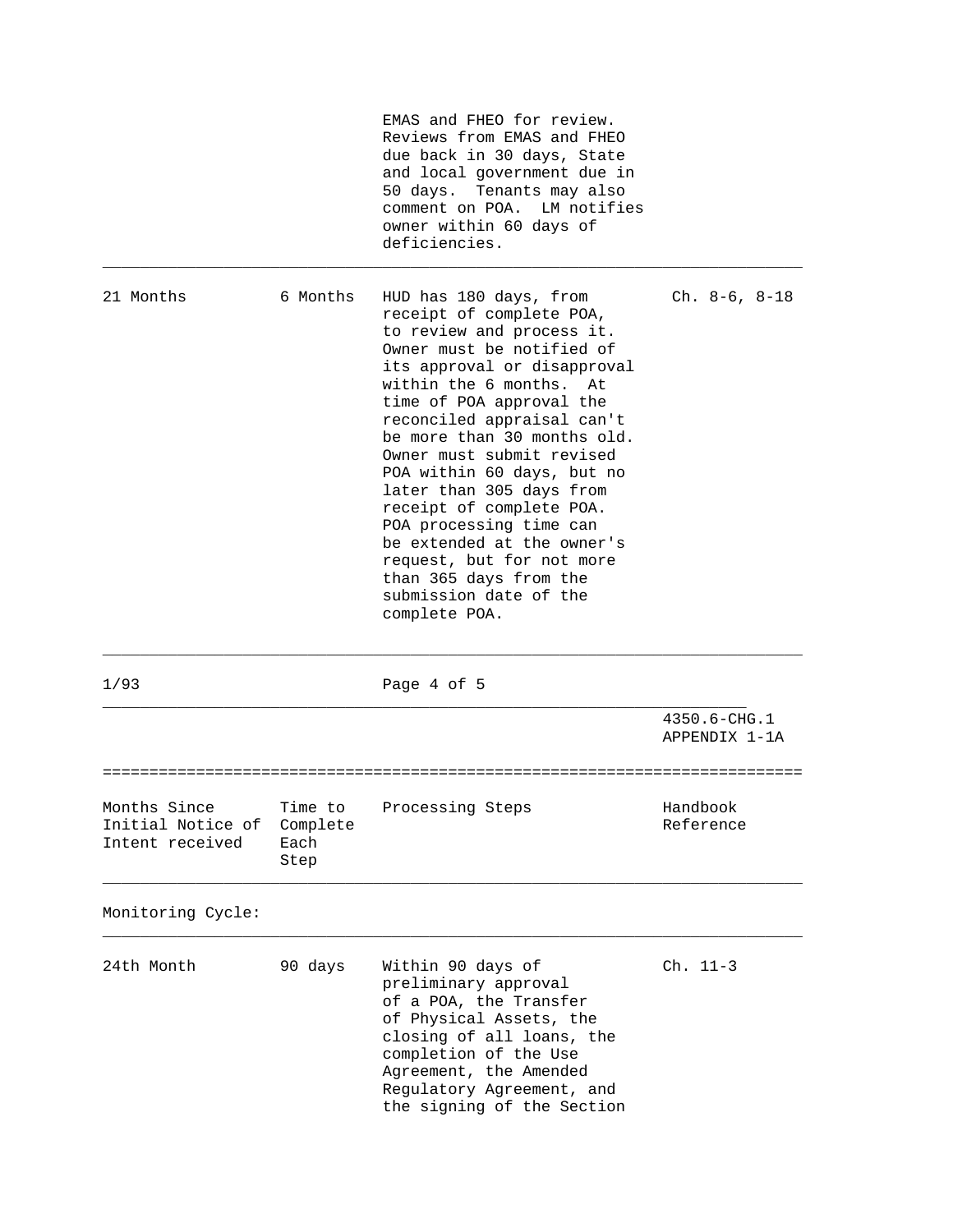8 HAP Contract must occur. Within 5 days of implementing POA, LM staff notifies the Preservation Division, Headquarters.

\_\_\_\_\_\_\_\_\_\_\_\_\_\_\_\_\_\_\_\_\_\_\_\_\_\_\_\_\_\_\_\_\_\_\_\_\_\_\_\_\_\_\_\_\_\_\_\_\_\_\_\_\_\_\_\_\_\_\_\_\_\_\_\_\_\_\_\_\_\_\_\_\_\_\_

\_\_\_\_\_\_\_\_\_\_\_\_\_\_\_\_\_\_\_\_\_\_\_\_\_\_\_\_\_\_\_\_\_\_\_\_\_\_\_\_\_\_\_\_\_\_\_\_\_\_\_\_\_\_\_\_\_\_\_\_\_\_\_\_\_\_\_\_\_\_\_\_\_\_\_

Prepayment Cycle:

| 39th Month                              |                                                             | 15 Months An owner may prepay the<br>mortgage and terminate<br>the affordability<br>restrictions: If the<br>funds requested for the<br>POA's incentives are not<br>provided within 15 months<br>of HUD's POA final approval.                                         | Ch. 8-31                                              |
|-----------------------------------------|-------------------------------------------------------------|----------------------------------------------------------------------------------------------------------------------------------------------------------------------------------------------------------------------------------------------------------------------|-------------------------------------------------------|
|                                         | 10 days                                                     | Within 10 days of<br>determining that a project<br>may prepay, and at least<br>30 days prior to acceptance<br>of prepayment, LM must notify<br>each tenant of the available<br>protections. Owner must<br>post, Notice of Available<br>Protection, in each building. | $Ch. 10-2$                                            |
|                                         |                                                             | Page 5 of 5                                                                                                                                                                                                                                                          | 1/93                                                  |
|                                         |                                                             |                                                                                                                                                                                                                                                                      | 4350.6-CHG.1<br>APPENDIX 1-1B                         |
| TIMELINE WHEN:                          |                                                             |                                                                                                                                                                                                                                                                      |                                                       |
| В.                                      | OWNER REQUESTS TERMINATION OF<br>AFFORDABILITY RESTRICTIONS |                                                                                                                                                                                                                                                                      |                                                       |
| Months Since<br>Initial NOI<br>received | Time to<br>Complete<br>Each<br>Step                         | Processing Steps<br>and Participants                                                                                                                                                                                                                                 | Handbook<br>Reference<br>============================ |
|                                         | Day 1                                                       | HUD receives Initial<br>Notice of Intent (NOI)<br>to Terminate.<br>HUD<br>determines eligibility.                                                                                                                                                                    | Ch. $2-2$ , $3$ , $4$<br>Ch. 3                        |
|                                         | 5 Days                                                      | LM distributes NOI to                                                                                                                                                                                                                                                | $ch. 4-2 A.$                                          |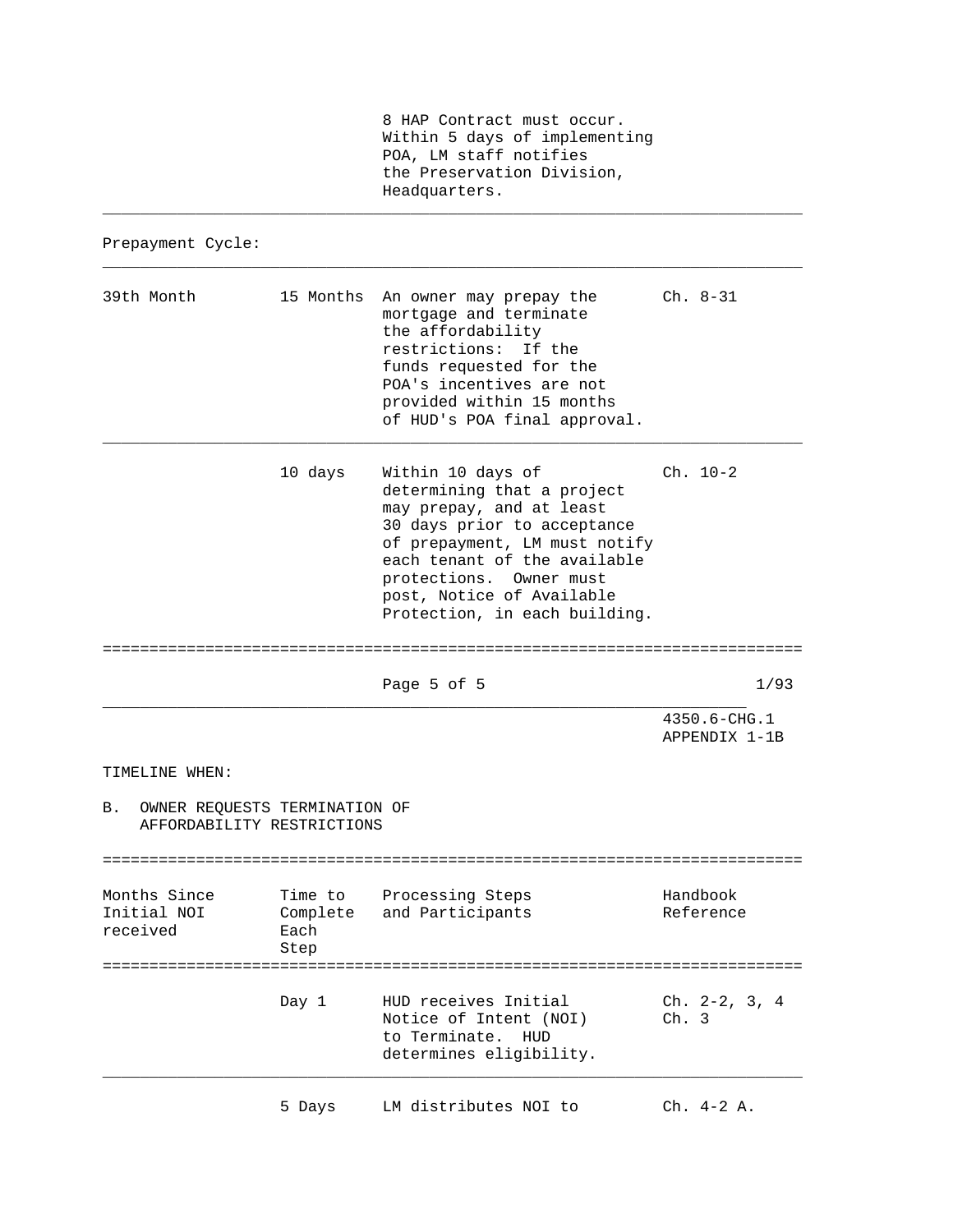|                                                      |                                     | EMAS, FHEO, and Valuation<br>with request that they<br>supply information<br>relevant to market area.                                                                                                                                                                                                                                                                                  |                                 |
|------------------------------------------------------|-------------------------------------|----------------------------------------------------------------------------------------------------------------------------------------------------------------------------------------------------------------------------------------------------------------------------------------------------------------------------------------------------------------------------------------|---------------------------------|
|                                                      | 90 Days                             | EMAS, FHEO and Valuation<br>provide LM with<br>information available on<br>market area for owner.                                                                                                                                                                                                                                                                                      | $Ch. 4-2 B.$                    |
| 6 Months                                             | 6 Months                            | HUD provides owner, State<br>and local governments,<br>tenants, and tenant<br>representative criteria<br>for termination,<br>available information<br>on market area and<br>information on preparing<br>Plan of Action.                                                                                                                                                                | $Ch. 4-3, 4-4,$<br>$4 - 5$      |
|                                                      |                                     | Page 1 of 3                                                                                                                                                                                                                                                                                                                                                                            | 1/93                            |
|                                                      |                                     |                                                                                                                                                                                                                                                                                                                                                                                        |                                 |
| 4350.6-CHG.1<br>APPENDIX 1-1B                        |                                     |                                                                                                                                                                                                                                                                                                                                                                                        |                                 |
| Months Since<br>Initial Notice of<br>Intent received | Time to<br>Complete<br>Each<br>Step | Processing Steps                                                                                                                                                                                                                                                                                                                                                                       | Handbook<br>Reference           |
| Plan of Action Cycle:<br>To Prepay or<br>Terminate   |                                     |                                                                                                                                                                                                                                                                                                                                                                                        |                                 |
| 12 Months                                            | 6 Months                            | Owner has elected to<br>prepay the mortgage and<br>terminate the affordability<br>restrictions.<br>Owner<br>prepares and submits Plan<br>of Action to HUD, State or<br>Local Government, and tenant<br>representative and posts<br>summary in each occupied<br>building. If complete POA<br>not filed within 6 months of<br>receiving information from<br>HUD, the NOI expires and the | Ch. $8-3$ , $8-4$<br>$Ch. 8-16$ |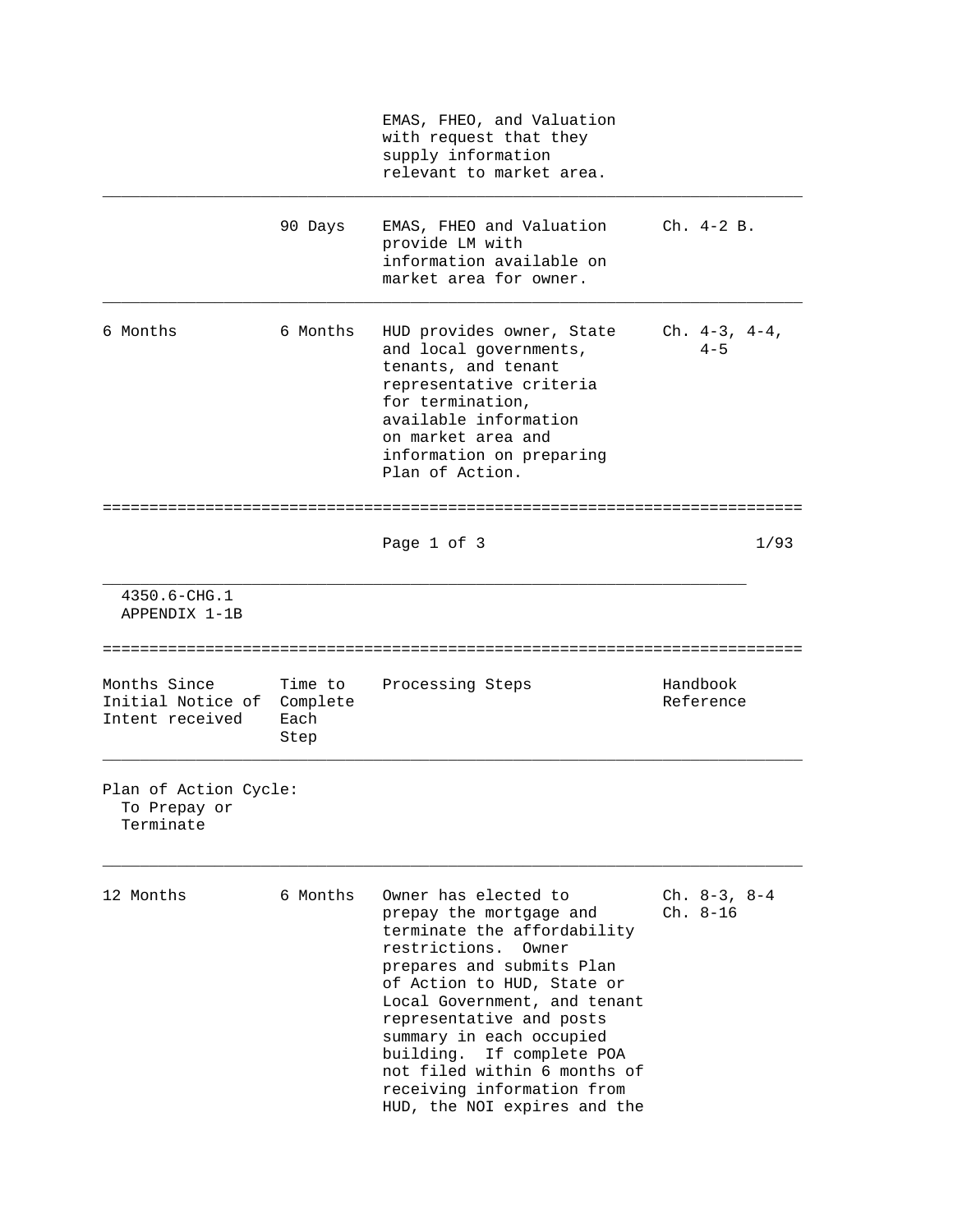|                                                      |                                     | process ends. Owner prohibited<br>from submitting another NOI<br>until 6 months after<br>expiration date.                                                                                                                                                                                                                                                                              |                               |  |
|------------------------------------------------------|-------------------------------------|----------------------------------------------------------------------------------------------------------------------------------------------------------------------------------------------------------------------------------------------------------------------------------------------------------------------------------------------------------------------------------------|-------------------------------|--|
|                                                      | 10 days                             | Upon receipt of POA,<br>LM date stamps.<br>Ten<br>working days after POA<br>received at HUD, Loan<br>Management sends owner<br>letter indicating if<br>POA is complete.                                                                                                                                                                                                                | $Ch. 8-6$                     |  |
| 1/93                                                 |                                     | Page 2 of 3                                                                                                                                                                                                                                                                                                                                                                            |                               |  |
|                                                      |                                     |                                                                                                                                                                                                                                                                                                                                                                                        | 4350.6-CHG.1<br>APPENDIX 1-1B |  |
| ==============================                       |                                     |                                                                                                                                                                                                                                                                                                                                                                                        |                               |  |
| Months Since<br>Initial Notice of<br>Intent received | Time to<br>Complete<br>Each<br>Step | Processing Steps                                                                                                                                                                                                                                                                                                                                                                       | Handbook<br>Reference         |  |
| 12 Months                                            | 6 Months                            | Upon receipt of a<br>complete POA the<br>processing clock begins.<br>Within 10 working days,<br>HUD sends POA to State<br>or local government, EMAS<br>and FHEO for review.<br>Reviews from EMAS and FHEO<br>due back in 30 days, State<br>and local government's due<br>in 50 days. Tenants may<br>also make comments on POA.<br>LM notifies owner within<br>60 days of deficiencies. | $Ch. 8-6, 8-7$<br>$Ch. 8-9$   |  |
| 18 Months                                            | 6 Months                            | HUD has 180 days, from<br>receipt of complete POA,<br>to review and process it.<br>Owner must be notified of<br>its approval or disapproval<br>within the 6 months.<br>Owner<br>must submit revised POA<br>within 60 days, but no<br>later than 305 days from<br>receipt of complete POA.<br>POA processing time can be                                                                | $Ch. 8-6, 8-18$               |  |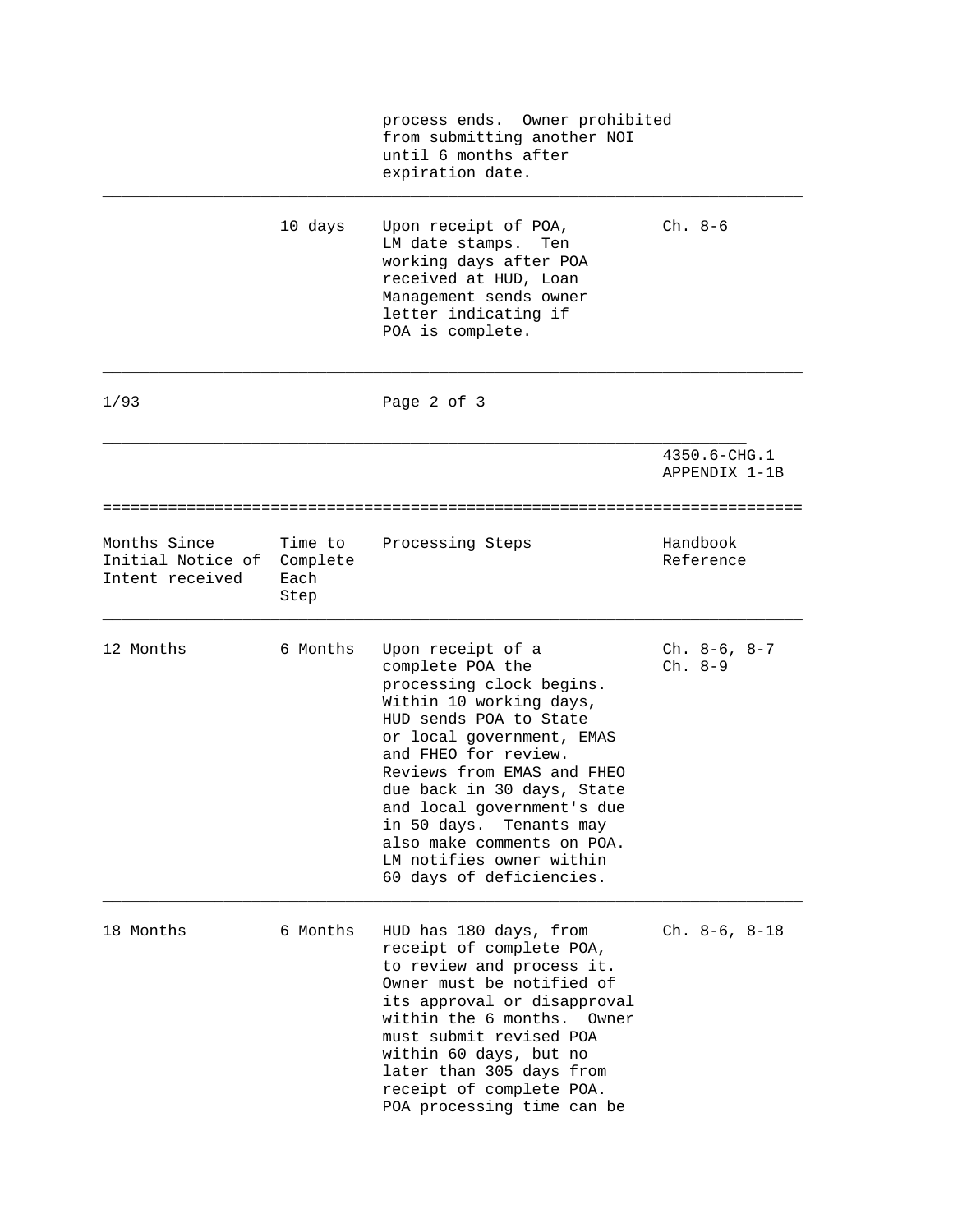extended at the owner's request, but for not more than 365 days from the submission date of the complete POA. Within 10 days of Ch. 10-2 determining that a project may prepay, and at least 30 days prior to acceptance of prepayment, LM must notify each tenant of the available protections. Owner must post, Notice of Available Protection, in each building. =========================================================================== Page 3 of 3 1/93 \_\_\_\_\_\_\_\_\_\_\_\_\_\_\_\_\_\_\_\_\_\_\_\_\_\_\_\_\_\_\_\_\_\_\_\_\_\_\_\_\_\_\_\_\_\_\_\_\_\_\_\_\_\_\_\_\_\_\_\_\_\_\_\_\_\_\_\_\_ 4350.6-CHG.1 APPENDIX 1-1C TIMELINE WHEN: C. OWNER OFFERS TO SELL THE PROJECT =========================================================================== Months Since Time to Processing Steps Handbook Initial Notice of Complete  $\overline{a}$  and  $\overline{b}$  are Reference Intent received Each Step =========================================================================== Day 1 HUD receives Initial Ch. 2-2, 2-3, Notice of Intent (NOI) 2-4 to Extend or Sell. HUD Ch.3 determines eligibility. \_\_\_\_\_\_\_\_\_\_\_\_\_\_\_\_\_\_\_\_\_\_\_\_\_\_\_\_\_\_\_\_\_\_\_\_\_\_\_\_\_\_\_\_\_\_\_\_\_\_\_\_\_\_\_\_\_\_\_\_\_\_\_\_\_\_\_\_\_\_\_\_\_\_\_ 20 days HUD gives owner appraisal Ch. 5-4, 5-5, requirements. HUD gives 5-6 owner, tenants, tenant Appraisal representative, and Guidelines State and Local governments information about Preservation Capital Needs Assessment. \_\_\_\_\_\_\_\_\_\_\_\_\_\_\_\_\_\_\_\_\_\_\_\_\_\_\_\_\_\_\_\_\_\_\_\_\_\_\_\_\_\_\_\_\_\_\_\_\_\_\_\_\_\_\_\_\_\_\_\_\_\_\_\_\_\_\_\_\_\_\_\_\_\_\_ Appraisal Cycle: \_\_\_\_\_\_\_\_\_\_\_\_\_\_\_\_\_\_\_\_\_\_\_\_\_\_\_\_\_\_\_\_\_\_\_\_\_\_\_\_\_\_\_\_\_\_\_\_\_\_\_\_\_\_\_\_\_\_\_\_\_\_\_\_\_\_\_\_\_\_\_\_\_\_\_

2 Months 1 Month HUD performs the Ch. 5-7 Preservation Capital Needs Assessment and gives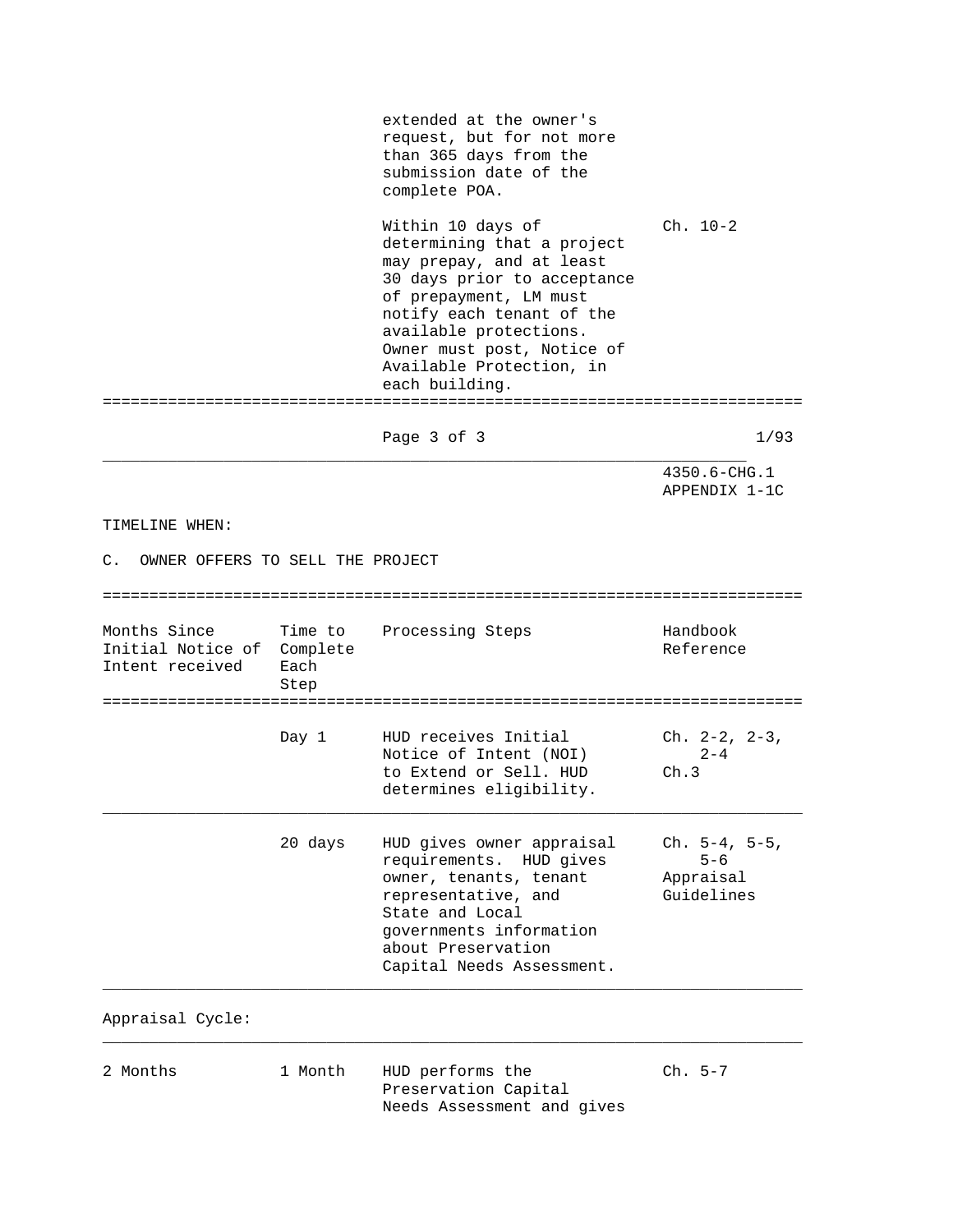|                                                      |                                     | both appraisers the<br>results within 60 days<br>of receiving NOI.                                                                                                                                                                                                                                                                |                            |      |
|------------------------------------------------------|-------------------------------------|-----------------------------------------------------------------------------------------------------------------------------------------------------------------------------------------------------------------------------------------------------------------------------------------------------------------------------------|----------------------------|------|
| 4 Months                                             | 3 Months<br>and<br>10 days          | Appraisers submit<br>appraisal reports.<br>HUD and owner exchange<br>appraisals.                                                                                                                                                                                                                                                  | $Ch. 5-8$                  |      |
|                                                      |                                     | Page 1 of 9                                                                                                                                                                                                                                                                                                                       |                            | 1/93 |
| 4350.6-CHG.1<br>APPENDIX 1-1C                        |                                     |                                                                                                                                                                                                                                                                                                                                   |                            |      |
| Months Since<br>Initial Notice of<br>Intent received | Time to<br>Complete<br>Each<br>Step | Processing Steps                                                                                                                                                                                                                                                                                                                  | Handbook<br>Reference      |      |
| 5 Months                                             | 1 Month                             | Valuation, with<br>appraisers and owner,<br>review and reconcile<br>appraisals.                                                                                                                                                                                                                                                   | $Ch. 5-9$                  |      |
| 6 Months                                             | 1 Month                             | Select third appraiser<br>if value(s) cannot be<br>reconciled. Must select<br>third appraiser within 6<br>months of receiving NOI.                                                                                                                                                                                                | $Ch. 5-9 B.$<br>$Ch. 5-10$ |      |
| 8 Months                                             | 2 Months                            | Conduct third appraisal.                                                                                                                                                                                                                                                                                                          | $Ch. 5-9 C.$               |      |
| 9 Months                                             | 1 Month                             | LM reviews third<br>appraisal, if needed.<br>HUD determines Preservation<br>Values, Preservation Equity,<br>and whether Preservation<br>Rents are above Federal<br>Cost Limits. HUD sends<br>information on incentives,<br>and preparing Plan of<br>Action to owner, tenant<br>representative and State<br>and Local governments. | $Ch. 5-12$                 |      |
|                                                      |                                     |                                                                                                                                                                                                                                                                                                                                   |                            |      |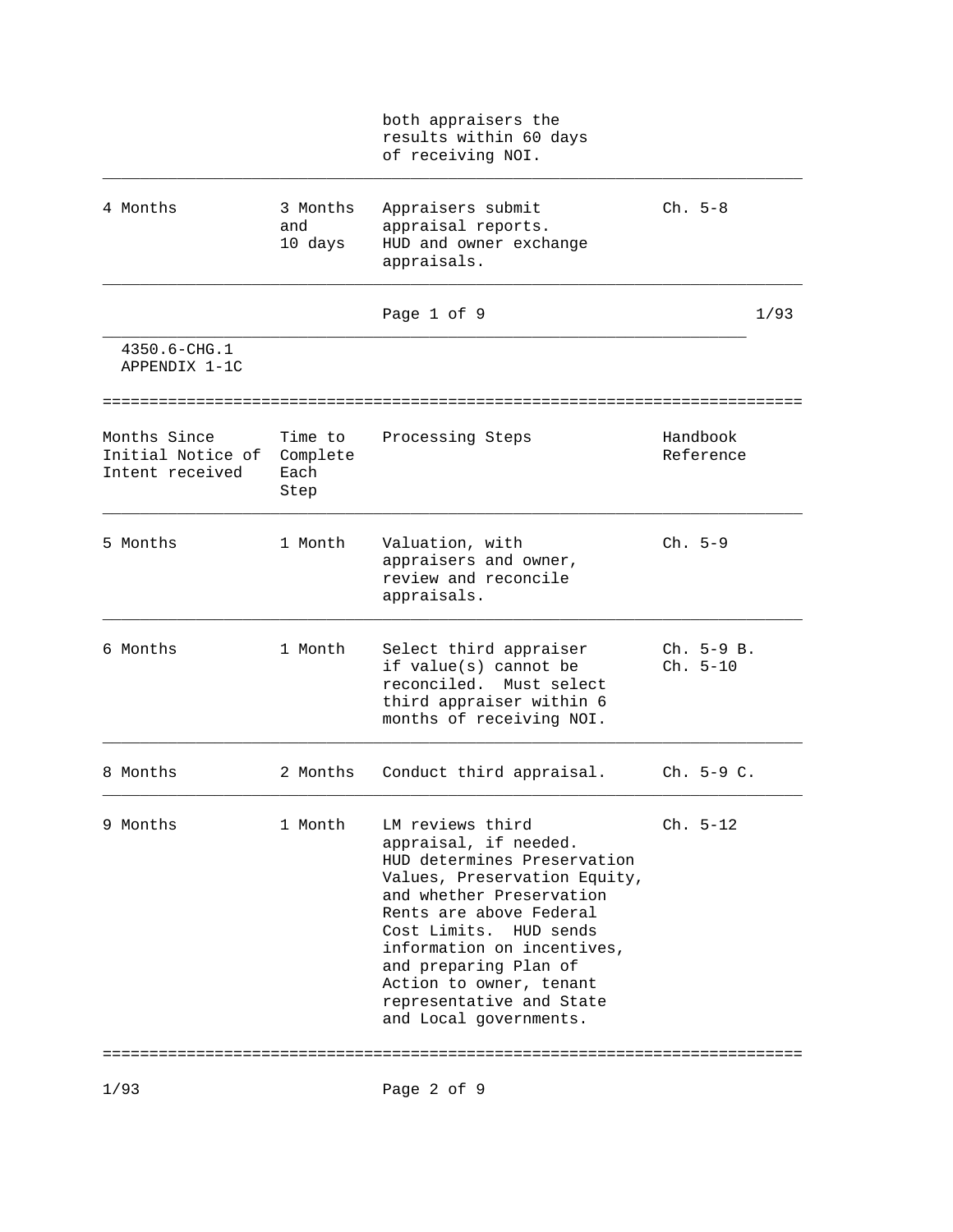\_\_\_\_\_\_\_\_\_\_\_\_\_\_\_\_\_\_\_\_\_\_\_\_\_\_\_\_\_\_\_\_\_\_\_\_\_\_\_\_\_\_\_\_\_\_\_\_\_\_\_\_\_\_\_\_\_\_\_\_\_\_\_\_\_\_\_\_\_ 4350.6-CHG.1 APPENDIX 1-1C =========================================================================== Months Since Time to Processing Steps Handbook Initial Notice of Complete and Complete Reference Intent received Each Step \_\_\_\_\_\_\_\_\_\_\_\_\_\_\_\_\_\_\_\_\_\_\_\_\_\_\_\_\_\_\_\_\_\_\_\_\_\_\_\_\_\_\_\_\_\_\_\_\_\_\_\_\_\_\_\_\_\_\_\_\_\_\_\_\_\_\_\_\_\_\_\_\_\_\_ 10 Months 30 days Thirty (30) days after Ch. 2-7 receipt of information from HUD, owner of Transition (Sec. 604) project must indicate whether they will utilize Title II or Title VI. \_\_\_\_\_\_\_\_\_\_\_\_\_\_\_\_\_\_\_\_\_\_\_\_\_\_\_\_\_\_\_\_\_\_\_\_\_\_\_\_\_\_\_\_\_\_\_\_\_\_\_\_\_\_\_\_\_\_\_\_\_\_\_\_\_\_\_\_\_\_\_\_\_\_\_ Second Notice of Intent Cycle: \_\_\_\_\_\_\_\_\_\_\_\_\_\_\_\_\_\_\_\_\_\_\_\_\_\_\_\_\_\_\_\_\_\_\_\_\_\_\_\_\_\_\_\_\_\_\_\_\_\_\_\_\_\_\_\_\_\_\_\_\_\_\_\_\_\_\_\_\_\_\_\_\_\_\_ 10 Months 30 days Owner has elected to Ch. 6-3, 6-5 transfer the property. Within 30 days of receipt of information from HUD, owner submits a Second Notice of Intent to HUD, State or Local Government, mortgagee and tenant representative. This is true of transition projects and projects whose Initial Notice of Intent was for Title VI. 5 days Within 5 days of 2nd NOI Ch. 7-2 receipt, LM Staff must review for accuracy and compliance. If NOI acceptable, LM notifies potential qualified purchasers of the availability of the property for sale. \_\_\_\_\_\_\_\_\_\_\_\_\_\_\_\_\_\_\_\_\_\_\_\_\_\_\_\_\_\_\_\_\_\_\_\_\_\_\_\_\_\_\_\_\_\_\_\_\_\_\_\_\_\_\_\_\_\_\_\_\_\_\_\_\_\_\_\_\_\_\_\_\_\_\_

Page 3 of 9 1/93

\_\_\_\_\_\_\_\_\_\_\_\_\_\_\_\_\_\_\_\_\_\_\_\_\_\_\_\_\_\_\_\_\_\_\_\_\_\_\_\_\_\_\_\_\_\_\_\_\_\_\_\_\_\_\_\_\_\_\_\_\_\_\_\_\_\_\_\_\_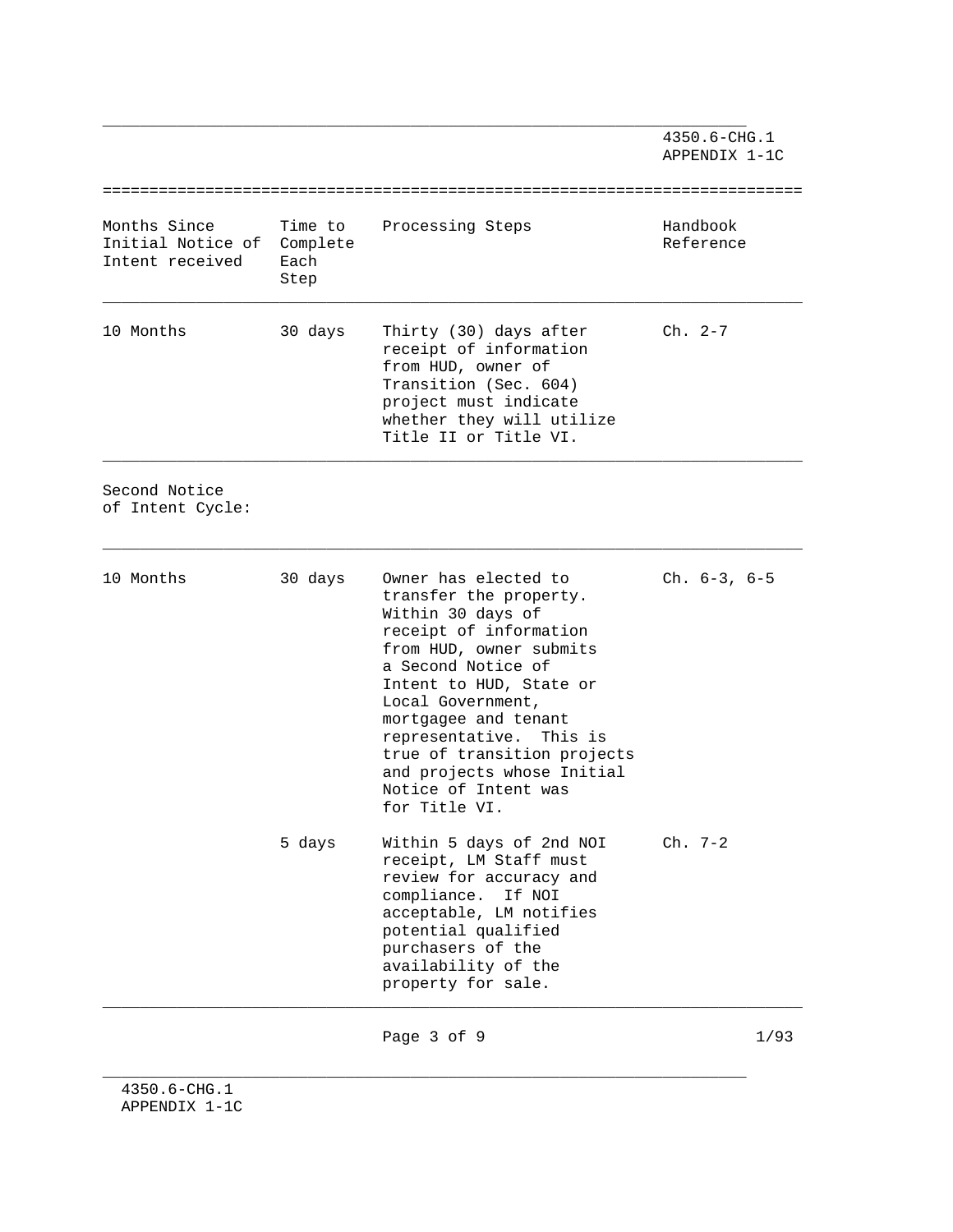| Months Since<br>Initial Notice of Complete<br>Intent received | Time to<br>Each<br>Step | Processing Steps                                                                                                                                                                                                                                                                                                                                                                                                                                     | Handbook<br>Reference         |
|---------------------------------------------------------------|-------------------------|------------------------------------------------------------------------------------------------------------------------------------------------------------------------------------------------------------------------------------------------------------------------------------------------------------------------------------------------------------------------------------------------------------------------------------------------------|-------------------------------|
|                                                               |                         | If approvable 2nd NOI<br>not filed within 30 days<br>of owner receiving<br>information from HUD,<br>process ends. If owner<br>changes mind and decides<br>to request incentives,<br>must submit POA within 6<br>months of receiving<br>information from HUD.<br>If owner fails to submit<br>2nd NOI or POA within<br>proper time frame, owner<br>must wait six months from<br>the deadline for filing the<br>POA before filing a new<br>Initial NOI. | $Ch. 6-3, 6-5$<br>$Ch. 7-3$   |
| Sales Cycle:                                                  |                         |                                                                                                                                                                                                                                                                                                                                                                                                                                                      |                               |
| 16 Months                                                     | 6 Months                | Resident Council or<br>Community-based<br>nonprofit with tenant<br>support, may make a<br>bona-fide offer.                                                                                                                                                                                                                                                                                                                                           | Ch. $7-4$ , $7-7$             |
|                                                               | 30 days                 | Any priority purchaser<br>making an offer to<br>purchase must submit a<br>written Expression of<br>Interest (EOI). Within<br>30 days of receiving EOI,<br>HUD must determine the<br>purchaser's status and<br>notify owner of potential<br>purchaser's EOI.                                                                                                                                                                                          | $Ch. 7-5, 7-6$<br>Ch. 7-10    |
| 1/93                                                          |                         | Page 4 of 9                                                                                                                                                                                                                                                                                                                                                                                                                                          |                               |
|                                                               |                         |                                                                                                                                                                                                                                                                                                                                                                                                                                                      | 4350.6-CHG.1<br>APPENDIX 1-1C |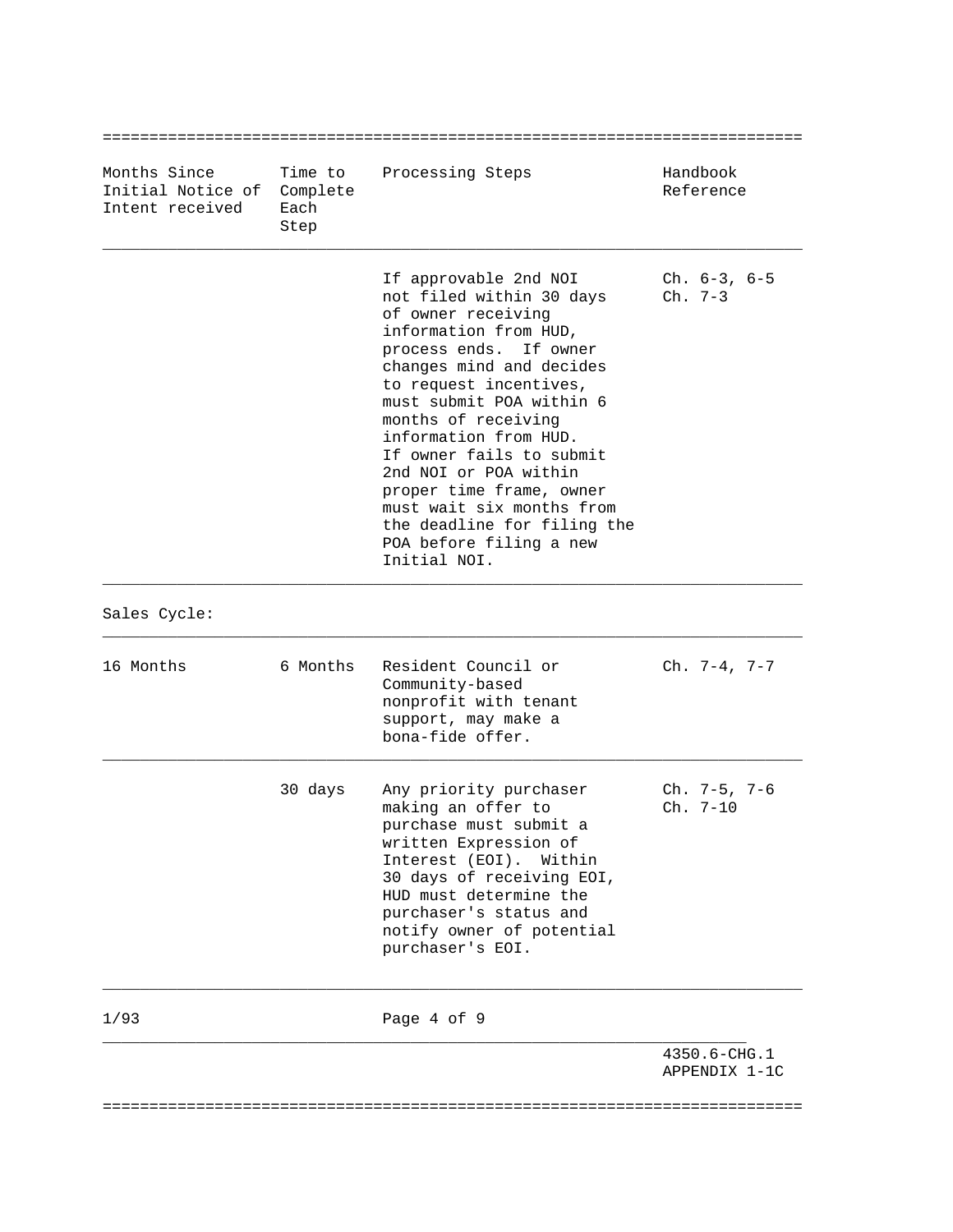| Months Since<br>Initial Notice of<br>Intent received | Time to<br>Complete<br>Each<br>Step | Processing Steps                                                                                                                                                                                                                              | Handbook<br>Reference |      |
|------------------------------------------------------|-------------------------------------|-----------------------------------------------------------------------------------------------------------------------------------------------------------------------------------------------------------------------------------------------|-----------------------|------|
| 22 Months                                            | 6 Months                            | State and local Housing<br>Agencies and all other<br>priority purchasers may<br>make a bona-fide offer.<br>Must submit EOI in the<br>manner described above.                                                                                  | Ch. $7-4$ , $7-7$     |      |
| 25 Months                                            | 3 Months                            | Qualified purchasers may<br>make a bona-fide offer.                                                                                                                                                                                           | $Ch. 7-4, 7-7$        |      |
| 26 Months                                            | 30 days                             | Owner must accept or<br>reject a bona-fide offer<br>within 30 days of its<br>receipt and inform HUD.<br>If offer is rejected and<br>later accepted, HUD must<br>notify purchaser that it<br>has 30 days to resubmit<br>earnest money deposit. | $Ch. 7-9$             |      |
| 27<br>Months                                         | 30 days                             | Once owner notifies HUD<br>that offer has been<br>accepted, HUD has 30 days<br>to notify owner in writing,<br>that offer is acceptable.                                                                                                       | $Ch. 7-10$            |      |
|                                                      | 10 days                             | Within 10 days of HUD<br>acceptance, owner sends<br>purchaser and LM staff a<br>letter indicating the final<br>acceptance of Contract for<br>sale, contingent upon<br>satisfactory completion of<br>POA requirements.                         | $Ch. 7-11$            |      |
|                                                      |                                     | Page 5 of 9                                                                                                                                                                                                                                   |                       | 1/93 |
| 4350.6-CHG.1<br>APPENDIX 1-1C                        |                                     |                                                                                                                                                                                                                                               |                       |      |
| Months Since<br>Initial Notice of<br>Intent received | Time to<br>Complete<br>Each         | Processing Steps                                                                                                                                                                                                                              | Handbook<br>Reference |      |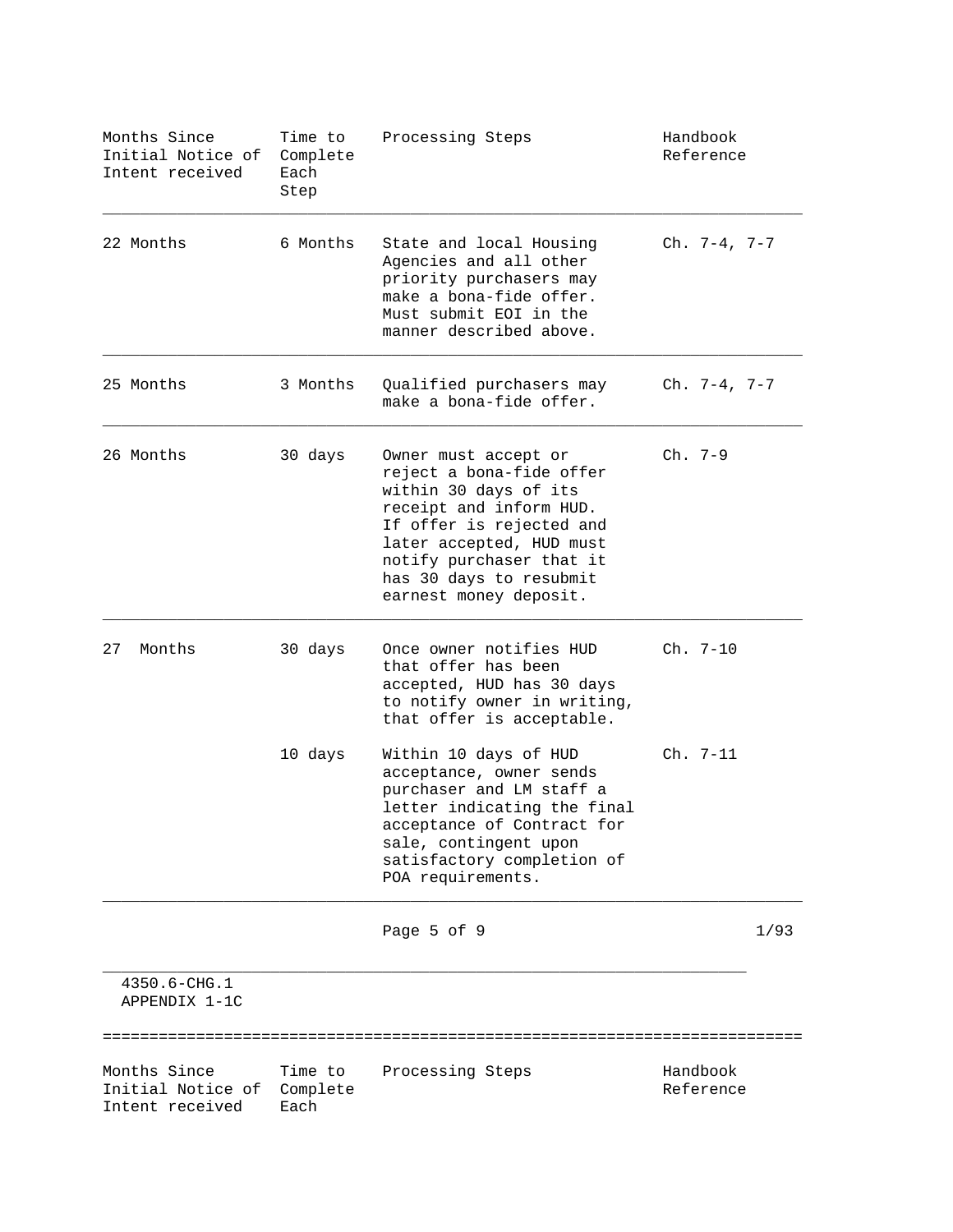Plan of Action Cycle: To Sell the Project

| 32 Months                                            | 6 Months                            | Owner and purchaser<br>prepare and submit Plan<br>of Action to HUD, State<br>or Local Government, and<br>tenant representative<br>and posts summary in each<br>occupied building. If<br>complete POA not filed<br>within 6 months of<br>acceptance of bona fide<br>offer by the owner or<br>receipt of the offer if its<br>a mandatory sale, the NOI<br>expires and the process ends.<br>Owner prohibited from<br>submitting another NOI<br>until 6 months after the<br>expiration date. | Ch. $8-3$ , $8-4$<br>$Ch. 8-16, 7-12$ |
|------------------------------------------------------|-------------------------------------|------------------------------------------------------------------------------------------------------------------------------------------------------------------------------------------------------------------------------------------------------------------------------------------------------------------------------------------------------------------------------------------------------------------------------------------------------------------------------------------|---------------------------------------|
|                                                      | 10 days                             | Upon HUD's receipt of POA,<br>LM date stamps. Within<br>ten working days LM<br>sends owner letter<br>indicating if POA is<br>complete.                                                                                                                                                                                                                                                                                                                                                   | Ch. 8-6                               |
| 1/93                                                 |                                     | Page 6 of 9                                                                                                                                                                                                                                                                                                                                                                                                                                                                              |                                       |
|                                                      |                                     |                                                                                                                                                                                                                                                                                                                                                                                                                                                                                          | 4350.6-CHG.1<br>APPENDIX 1-1C         |
| Months Since<br>Initial Notice of<br>Intent received | Time to<br>Complete<br>Each<br>Step | Processing Steps                                                                                                                                                                                                                                                                                                                                                                                                                                                                         | Handbook<br>Reference                 |
| 32 Months                                            | 6 Months                            | Upon receipt of a<br>complete POA the<br>processing clock begins.<br>Within 10 working days,                                                                                                                                                                                                                                                                                                                                                                                             | $Ch. 8-6, 8-7$<br>$Ch. 8-9$           |

\_\_\_\_\_\_\_\_\_\_\_\_\_\_\_\_\_\_\_\_\_\_\_\_\_\_\_\_\_\_\_\_\_\_\_\_\_\_\_\_\_\_\_\_\_\_\_\_\_\_\_\_\_\_\_\_\_\_\_\_\_\_\_\_\_\_\_\_\_\_\_\_\_\_\_

\_\_\_\_\_\_\_\_\_\_\_\_\_\_\_\_\_\_\_\_\_\_\_\_\_\_\_\_\_\_\_\_\_\_\_\_\_\_\_\_\_\_\_\_\_\_\_\_\_\_\_\_\_\_\_\_\_\_\_\_\_\_\_\_\_\_\_\_\_\_\_\_\_\_\_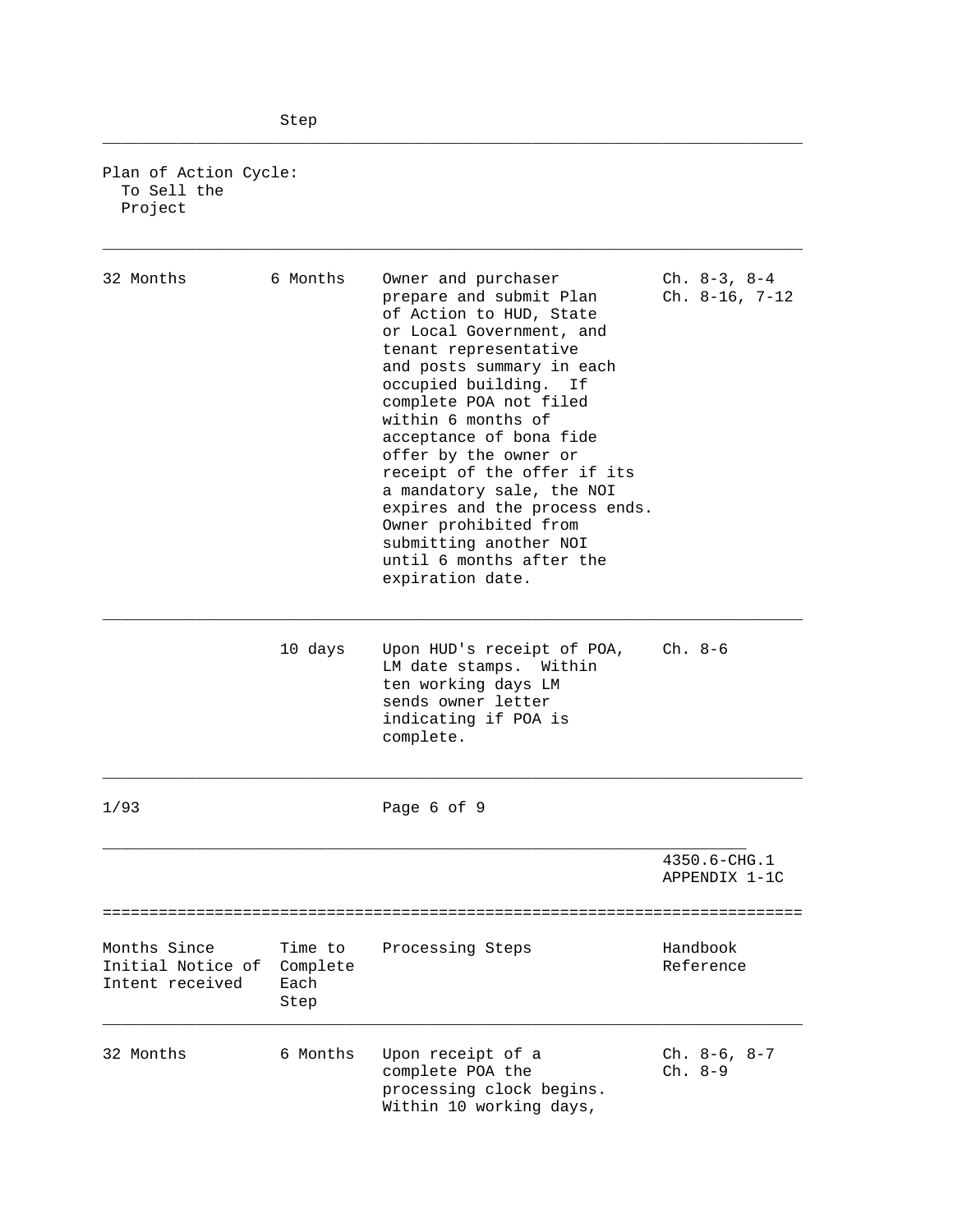|                                                      |                                     | HUD sends POA to State<br>or local government, EMAS<br>and FHEO for review.<br>Tenants may also make<br>comments on POA. Reviews<br>from HUD sections due back<br>in 30 days, State and<br>local government's due in 50<br>days. LM notifies owner<br>within 60 days of any<br>deficiencies.                                                                                                                                                                                                                                    |                       |      |
|------------------------------------------------------|-------------------------------------|---------------------------------------------------------------------------------------------------------------------------------------------------------------------------------------------------------------------------------------------------------------------------------------------------------------------------------------------------------------------------------------------------------------------------------------------------------------------------------------------------------------------------------|-----------------------|------|
| 38 Months                                            | 6 Months                            | HUD has 180 days, from<br>receipt of complete POA,<br>to review and process it.<br>Owner must be notified of<br>its approval or disapproval<br>within the 6 months. At<br>time of POA approval the<br>appraisal can't be more than<br>30 months old. Owner must<br>submit revised POA within<br>60 days, but no later than<br>305 days from receipt of<br>complete POA. POA processing<br>time can be extended at the<br>owner's request, but for not<br>more than 365 days from the<br>submission date of the<br>complete POA. | $Ch. 8-6, 8-18$       |      |
|                                                      |                                     | Page 7 of 9                                                                                                                                                                                                                                                                                                                                                                                                                                                                                                                     |                       | 1/93 |
| $4350.6 - CHG.1$<br>APPENDIX 1-1C                    |                                     |                                                                                                                                                                                                                                                                                                                                                                                                                                                                                                                                 |                       |      |
| Months Since<br>Initial Notice of<br>Intent received | Time to<br>Complete<br>Each<br>Step | Processing Steps                                                                                                                                                                                                                                                                                                                                                                                                                                                                                                                | Handbook<br>Reference |      |
| Monitoring Cycle:                                    |                                     |                                                                                                                                                                                                                                                                                                                                                                                                                                                                                                                                 |                       |      |
| 41 Months                                            | 90 days                             | Within 90 days of<br>final approval of a POA,<br>the Transfer of Physical<br>Assets, the closing of                                                                                                                                                                                                                                                                                                                                                                                                                             | Ch. 11-3              |      |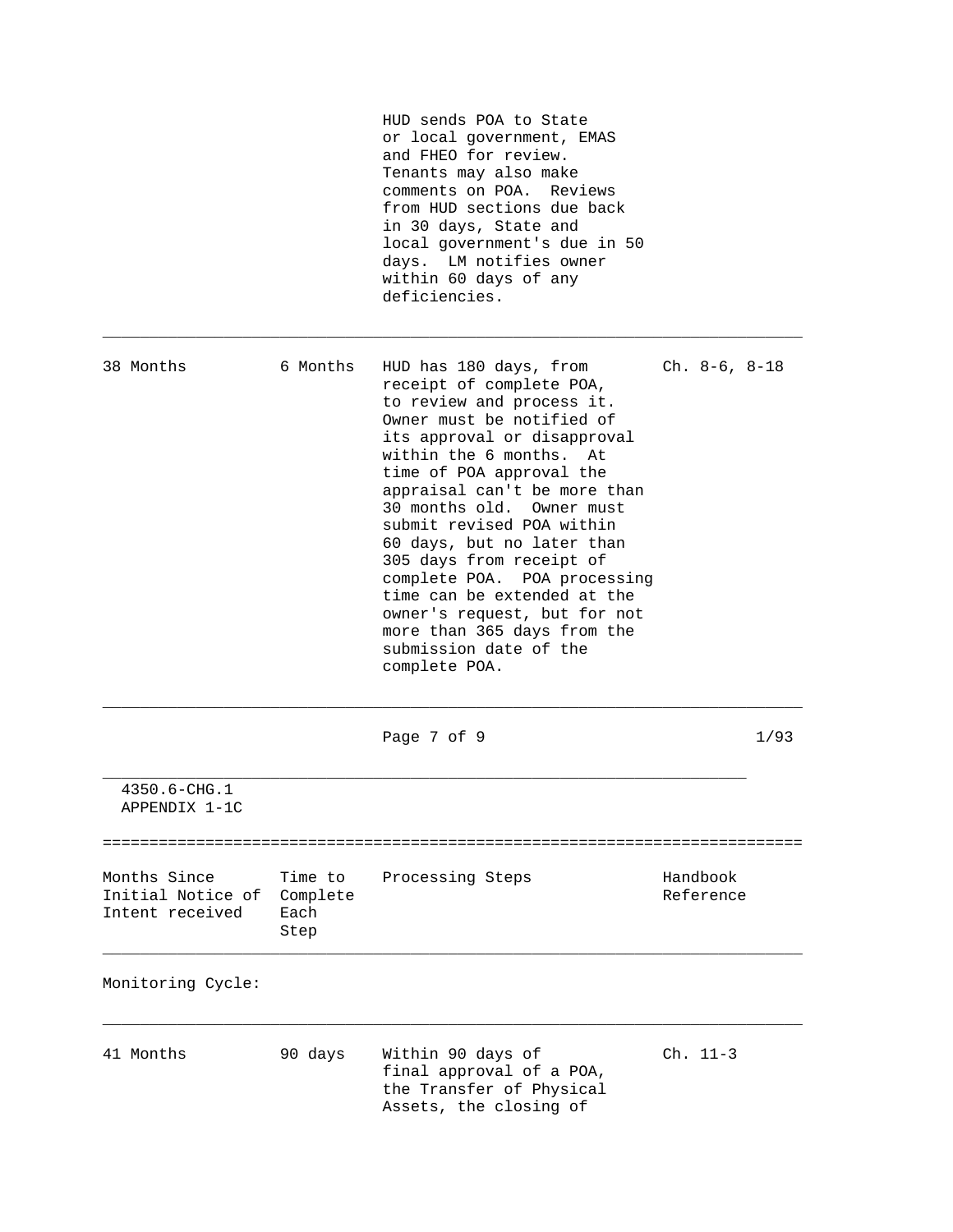| all loans, the completion     |  |
|-------------------------------|--|
| of the Use Agreement, the     |  |
| Amended Requlatory Agreement, |  |
| and the signing of the        |  |
| Section 8 HAP Contract must   |  |
| occur. Within 5 days of       |  |
| implementing POA, LM staff    |  |
| notifies the Preservation     |  |
| Division, Headquarters.       |  |

\_\_\_\_\_\_\_\_\_\_\_\_\_\_\_\_\_\_\_\_\_\_\_\_\_\_\_\_\_\_\_\_\_\_\_\_\_\_\_\_\_\_\_\_\_\_\_\_\_\_\_\_\_\_\_\_\_\_\_\_\_\_\_\_\_\_\_\_\_\_\_\_\_\_\_

\_\_\_\_\_\_\_\_\_\_\_\_\_\_\_\_\_\_\_\_\_\_\_\_\_\_\_\_\_\_\_\_\_\_\_\_\_\_\_\_\_\_\_\_\_\_\_\_\_\_\_\_\_\_\_\_\_\_\_\_\_\_\_\_\_\_\_\_\_\_\_\_\_\_\_

Sales Cycle:

| 43 Months                                            | 2 Months                            | If the contract to<br>purchase the project<br>falls through (within 15<br>month offering period)<br>or does not close within<br>90 days after HUD's<br>approval of the Plan of<br>Action, the owner may<br>offer it for sale to any<br>qualified purchaser for<br>remainder of the original<br>15 month sales period or<br>60 days, whichever is longer.<br>If the sales transaction<br>ended after 15 month offering<br>period, owner makes property<br>available for sale for a 60<br>day period. | $Ch. 7-13$                         |
|------------------------------------------------------|-------------------------------------|-----------------------------------------------------------------------------------------------------------------------------------------------------------------------------------------------------------------------------------------------------------------------------------------------------------------------------------------------------------------------------------------------------------------------------------------------------------------------------------------------------|------------------------------------|
| 1/93                                                 |                                     | Page 8 of 9                                                                                                                                                                                                                                                                                                                                                                                                                                                                                         |                                    |
|                                                      |                                     |                                                                                                                                                                                                                                                                                                                                                                                                                                                                                                     | 4350.6-CHG.1<br>APPENDIX 1-1C      |
| Months Since<br>Initial Notice of<br>Intent received | Time to<br>Complete<br>Each<br>Step | Processing Steps                                                                                                                                                                                                                                                                                                                                                                                                                                                                                    | ---------<br>Handbook<br>Reference |
| Prepayment Cycle:                                    |                                     |                                                                                                                                                                                                                                                                                                                                                                                                                                                                                                     |                                    |
| 50 Months                                            | 9 Months                            | An owner may prepay<br>the mortgage and terminate<br>the affordability<br>restrictions:<br>If the                                                                                                                                                                                                                                                                                                                                                                                                   | $Ch. 8-31$                         |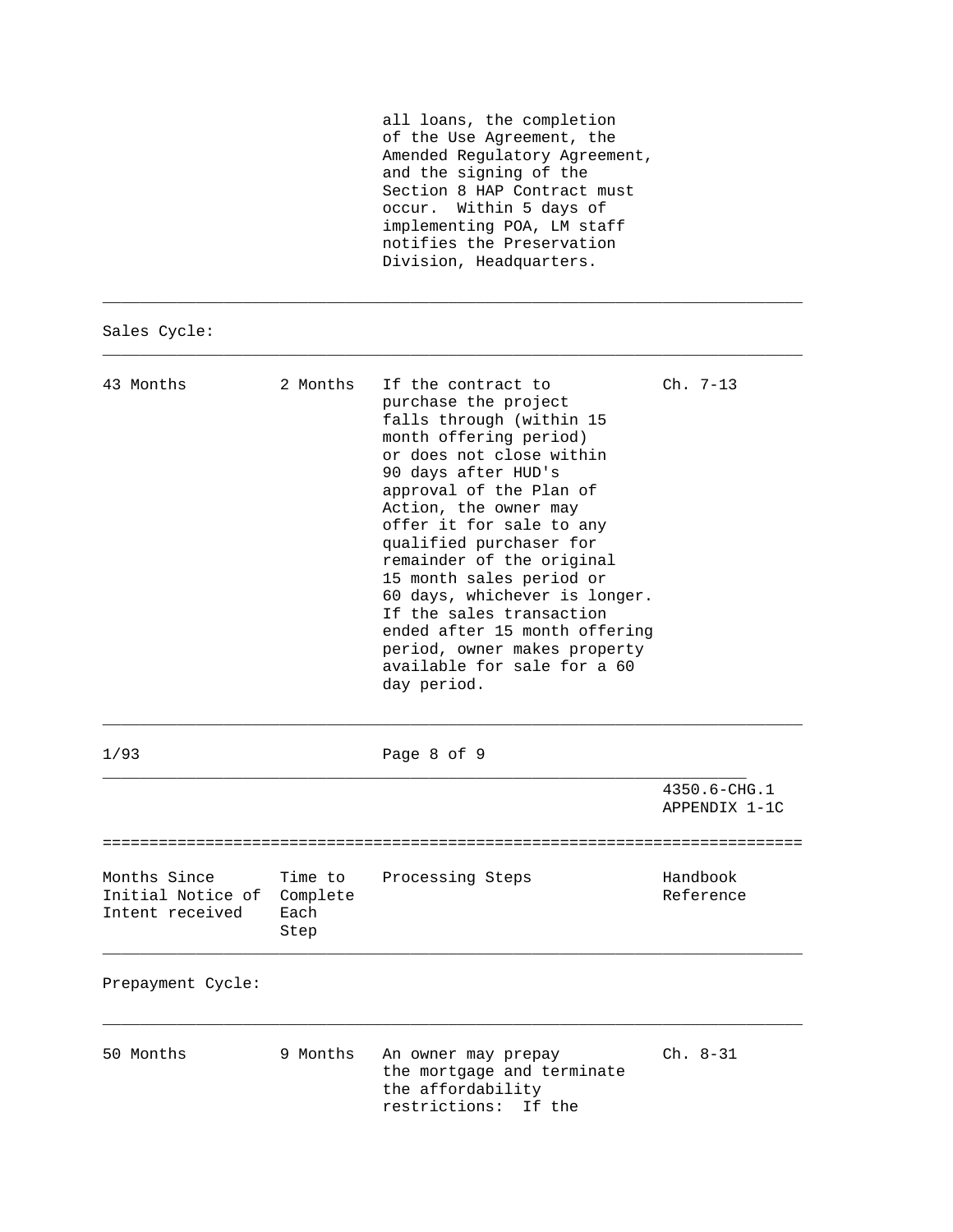funds requested to cover the POA's incentives are not provided within the earlier of; 2 months after the first fiscal year of the date of its final approval, or 6 months from the POA final approval date for a project that would have been eligible to prepay and 9 months, if it is not yet eligible to prepay. An owner may also prepay Ch. 7-18 if no bona fide offer to purchase the project is received within the 15 month offering period. 10 days Within 10 days of Ch. 10-2 determining that a project may prepay, and at least 30 days prior to the acceptance of prepayment, LM must notify each tenant of this action. =========================================================================== Page 9 of 9 1/93 \_\_\_\_\_\_\_\_\_\_\_\_\_\_\_\_\_\_\_\_\_\_\_\_\_\_\_\_\_\_\_\_\_\_\_\_\_\_\_\_\_\_\_\_\_\_\_\_\_\_\_\_\_\_\_\_\_\_\_\_\_\_\_\_\_\_\_\_\_ U. S. Department of Housing and Urban Development Washington, D.C. 20410-8000 4350.6 May 28, 1991 <br>
APPENDIX 1-2 OFFICE OF THE ASSISTANT SECRETARY FOR HOUSING-FEDERAL HOUSING COMMISSION Mortgagee Letter 91-25

TO: ALL APPROVED MORTGAGEES

 SUBJECT: Prepayment of a HUD-Insured Mortgage by an owner of Low Income Housing

 On November 28, 1990, the President signed into law the Cranston-Gonzalez National Affordable Housing Act of 1990; Subtitle A, Title VI of the Act, entitled the Low Income Housing Preservation and Resident Homeownership Act of 1990, repeals and replaces the Emergency Low Income Housing Preservation Act of 1987. Section 211 of the 1990 Act prohibits an owner of "eligible low income housing" from prepaying, and bars a mortgagee from accepting prepayment of, a mortgage on such housing except in accordance with a plan of action approved by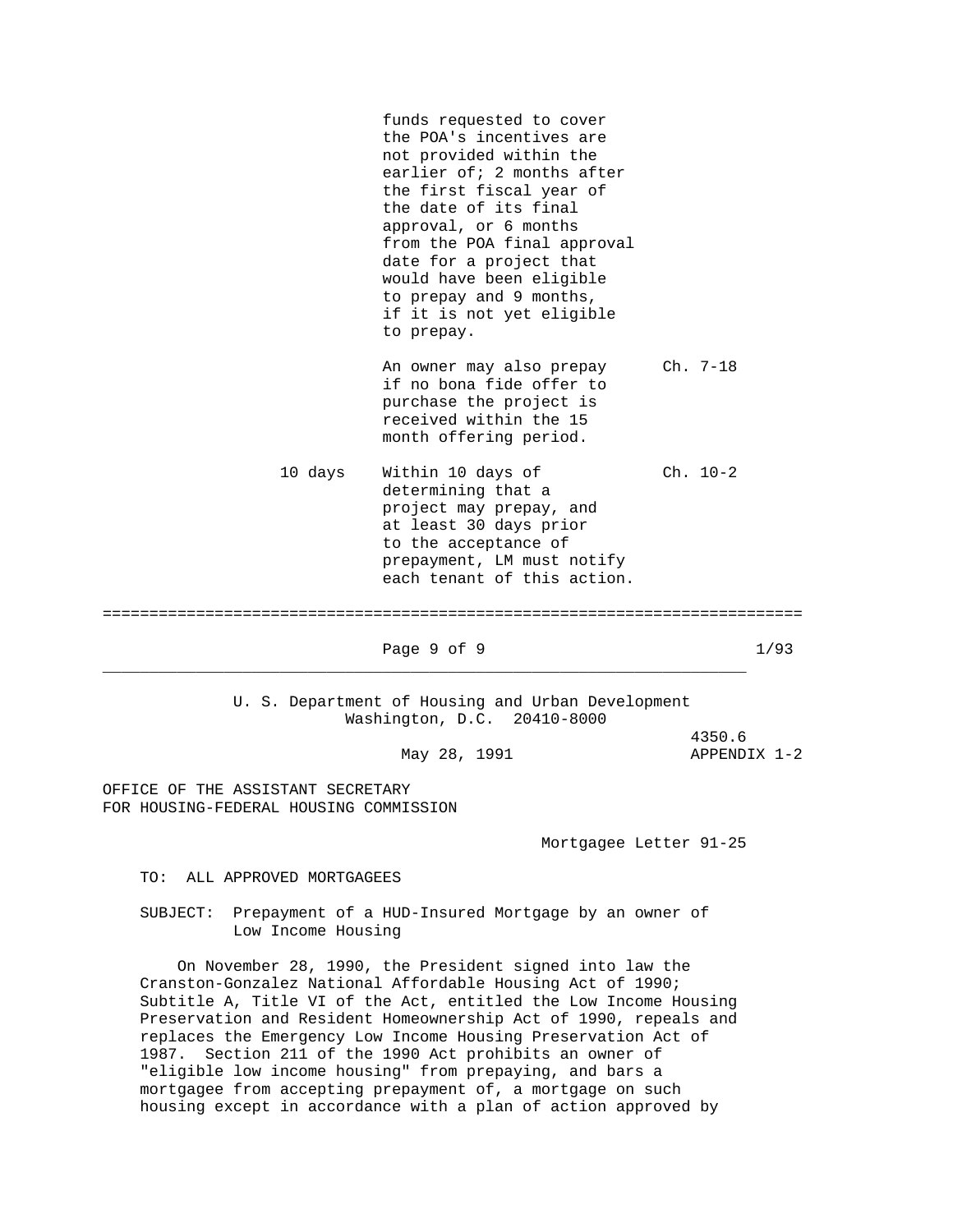the Secretary of Housing and Urban Development. Likewise, the mortgage insurance contract with respect to such a project may be terminated only in accordance with a HUD-approved plan of action. Section 211 also prohibits a mortgagee from foreclosing upon the mortgage of, or acquiring by deed-in-lieu of foreclosure, any eligible low income housing project to the Secretary in connection with a claim for insurance benefits. Section 602(b) of the 1990 Act appears to extend the prohibition on foreclosure to all categories of projects listed in paragraph (a) of the definition of "eligible low income housing" set forth below, regardless of whether or not the mortgage or applicable regulations permit prepayment without HUD's consent.

 HUD is currently drafting regulations which will establish standards for the approval of such plans of action. Since Section 211 is now in effect, mortgagees should not accept a prepayment from an owner of eligible low income housing, request voluntary termination of mortgage insurance with respect to any such project, or foreclosure on any such project (unless the mortgagee then conveys title to the Secretary). Any prepayment or termination of mortgage insurance in violation of this provision will be null and void.

 $1 \text{ of } 2$   $4/92$ 

\_\_\_\_\_\_\_\_\_\_\_\_\_\_\_\_\_\_\_\_\_\_\_\_\_\_\_\_\_\_\_\_\_\_\_\_\_\_\_\_\_\_\_\_\_\_\_\_\_\_\_\_\_\_\_\_\_\_\_\_\_\_\_\_\_\_\_\_\_

## 4350.6 APPENDIX 1-2

 The term "eligible low income housing" includes housing financed by a loan or mortgage:

(a) that is :

 (i) insured or held by the Secretary under the Section 221(d)(3) market rate program, if the project receives Rent Supplement or project-based Section 8 assistance;

 (ii) insured or held by the Secretary under the Section 221(d)(3) Below Market Interest Rate (BMIR) program;

 (iii) insured, assisted or held by the Secretary under the Section 236 program; or

 (iv) a Purchase Money Mortgage held by the Secretary and originated by HUD with respect to a project which, prior to HUD's acquisition, was insured under a program referred to in clauses (i), (ii) or (iii) above; and

 (b) that, under the terms of the mortgage or applicable regulations in effect before February 5, 1988, is, or will, within 24 months become eligible for prepayment without HUD's consent.

 Any requests for prepayment of, or voluntary termination of mortgage insurance on, mortgages to which Section 211 of the Low Income Housing Preservation and Resident Homeownership Act of